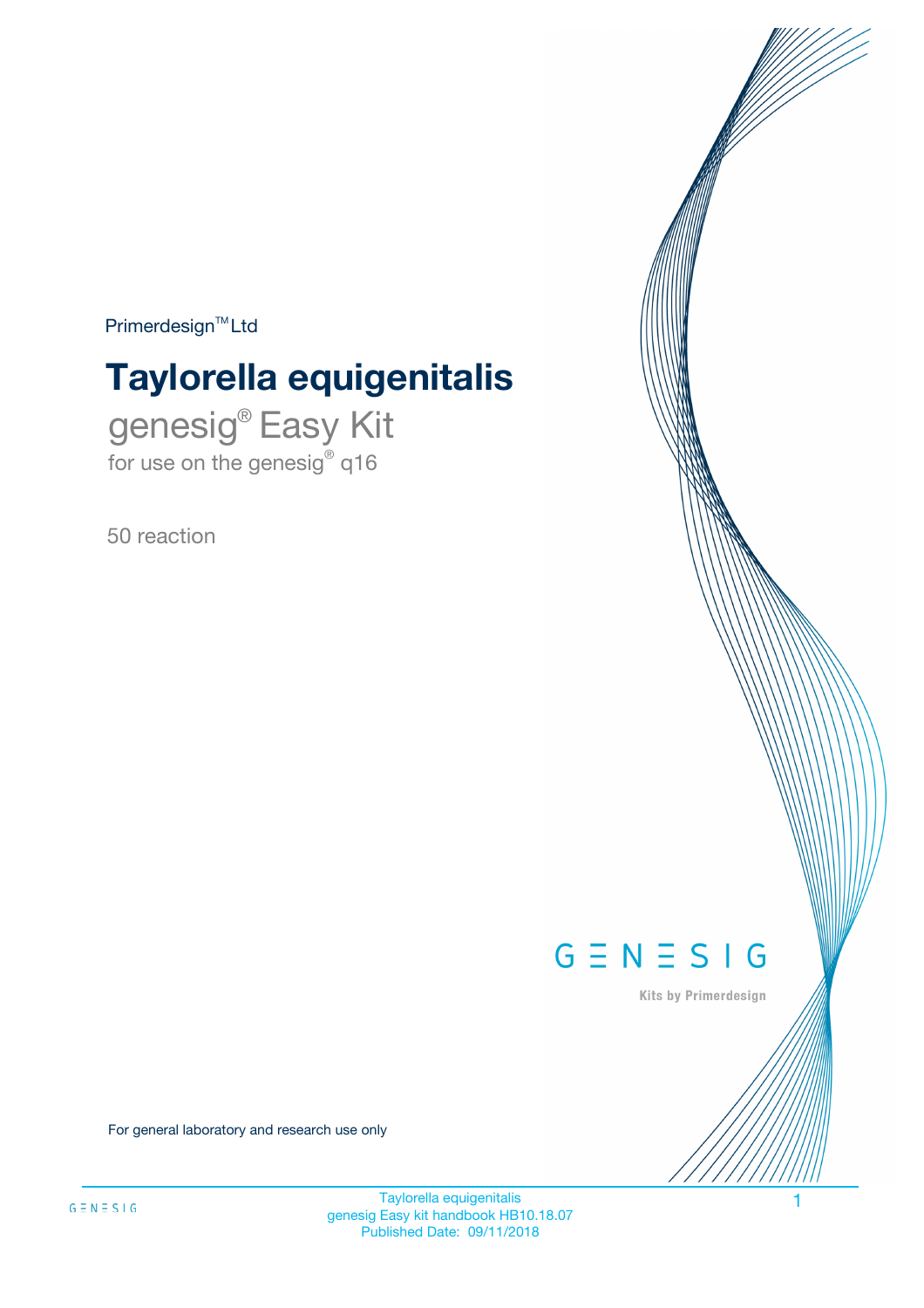## genesig® Easy: at a glance guide

#### **For each DNA test**

| Component                     | <b>Volume</b> | Lab-in-a-box pipette |  |
|-------------------------------|---------------|----------------------|--|
| T. equigenitalis reaction mix | $10 \mu$      |                      |  |
| <b>Your DNA sample</b>        | 10 µl         |                      |  |

#### **For each positive control**

| Component                     | Volume   | Lab-in-a-box pipette |  |
|-------------------------------|----------|----------------------|--|
| T. equigenitalis reaction mix | $10 \mu$ |                      |  |
| Positive control template     | $10 \mu$ |                      |  |

#### **For each negative control**

| Component                     | Volume          | Lab-in-a-box pipette |  |
|-------------------------------|-----------------|----------------------|--|
| T. equigenitalis reaction mix | 10 <sub>µ</sub> |                      |  |
| <u>Water</u>                  | 10 µl           |                      |  |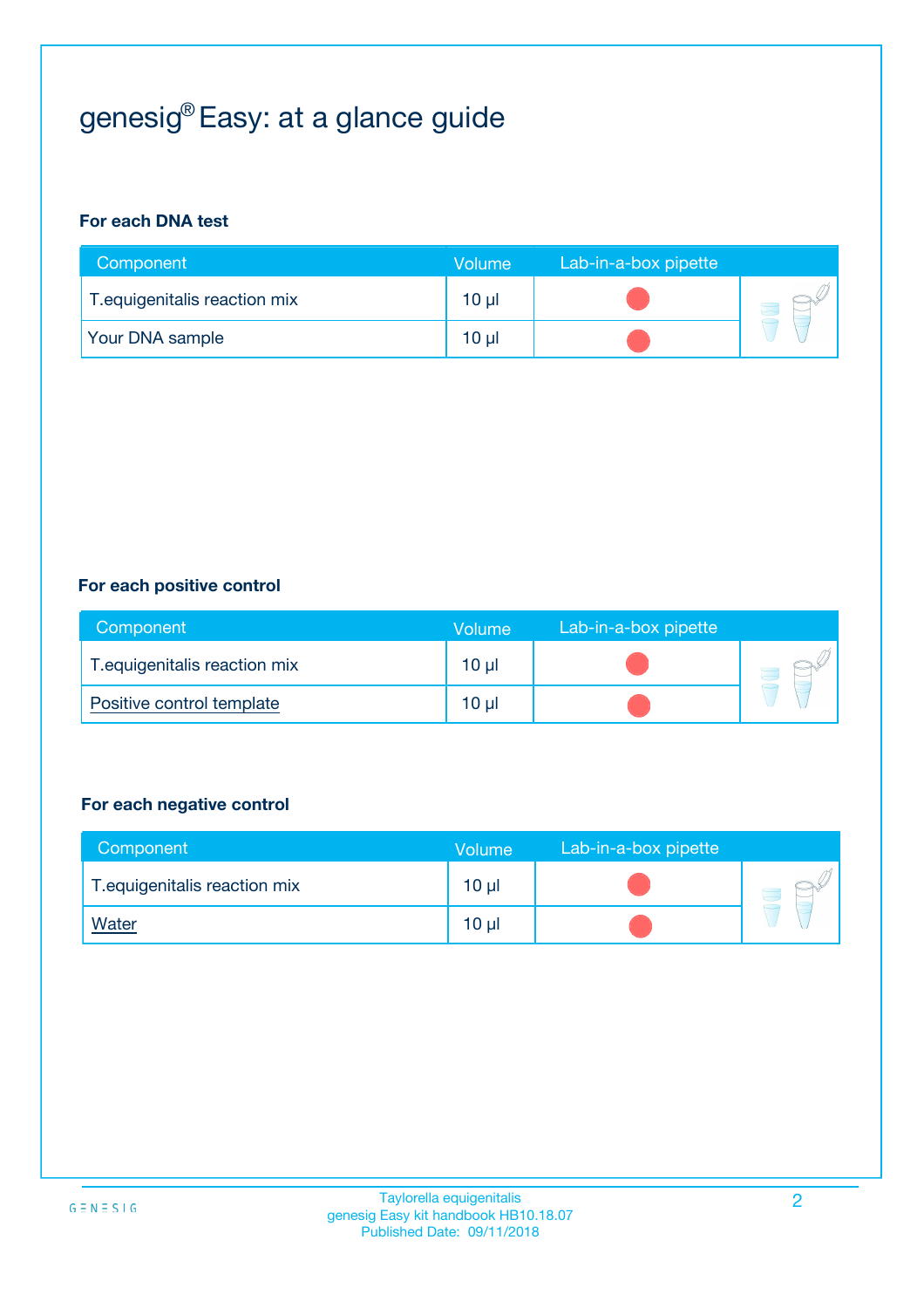## Kit Contents



## Reagents and equipment to be supplied by the user

#### **genesig® q16 instrument**

#### **genesig® Easy Extraction Kit**

This kit is designed to work well with all processes that yield high quality RNA and DNA but the genesig Easy extraction method is recommended for ease of use.

#### **genesig® Lab-In-A-Box**

The genesig Lab-In-A-Box contains all of the pipettes, tips and racks that you will need to use a genesig Easy kit. Alternatively if you already have these components and equipment these can be used instead.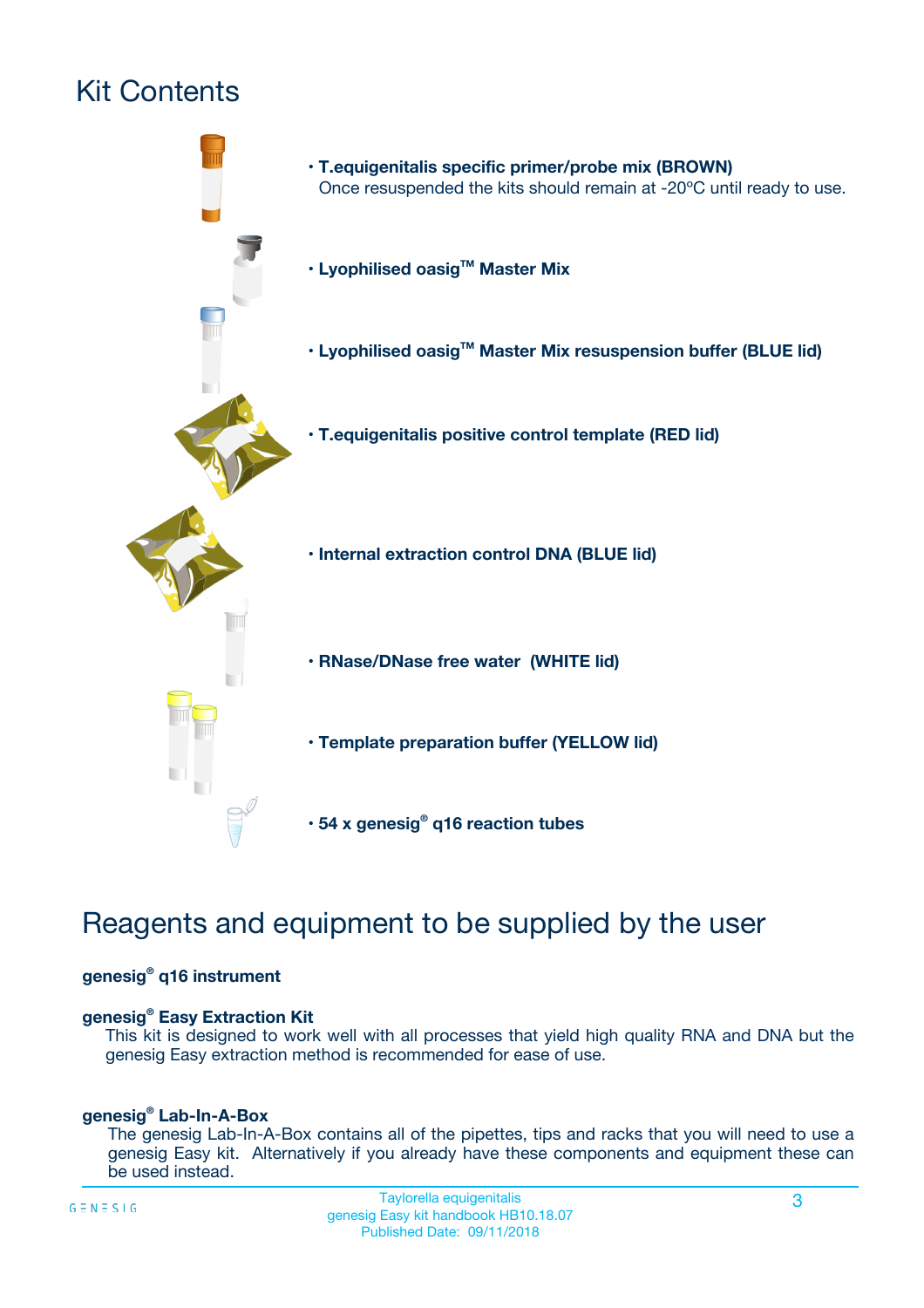## Step-by-step guide

### 1. Create your reaction mix



Use the blue pipette to transfer 500µl**\*** of the oasig Master Mix resuspension buffer into the tube of lyophilised oasig Master Mix and mix well by gently swirling. Then transfer all of that master mix into the brown tube labelled T.equigenitalis primers/probe.

**\***Transfering 525µl of the oasig Master Mix resuspension buffer to your oasig Master Mix (instead of the 500µl recommended above) will enable you to take full advantage of the 50 reactions by accounting for volume losses during pipetting. In order to do so with the genesig Easy fixed volume pipettes use 1x blue, 2x red and 1x grey pipettes to make the total volume. Please be assured that this will not adversely affect the efficiency of the test.

Cap and shake tube to mix. A thorough shake is essential to ensure that all components are resuspended. **Failure to mix well can produce poor kit performance.**

Leave to stand for 5 minutes. Now your reaction mix is ready to use.

Store the reaction mix in the freezer from hereon.

#### Top tip

- Ensure that the reaction mix is mixed thoroughly before each use by shaking.
- **•** Once resuspended do not expose genesig Easy kit to temperatures above -20°C for longer than 30 minutes at a time.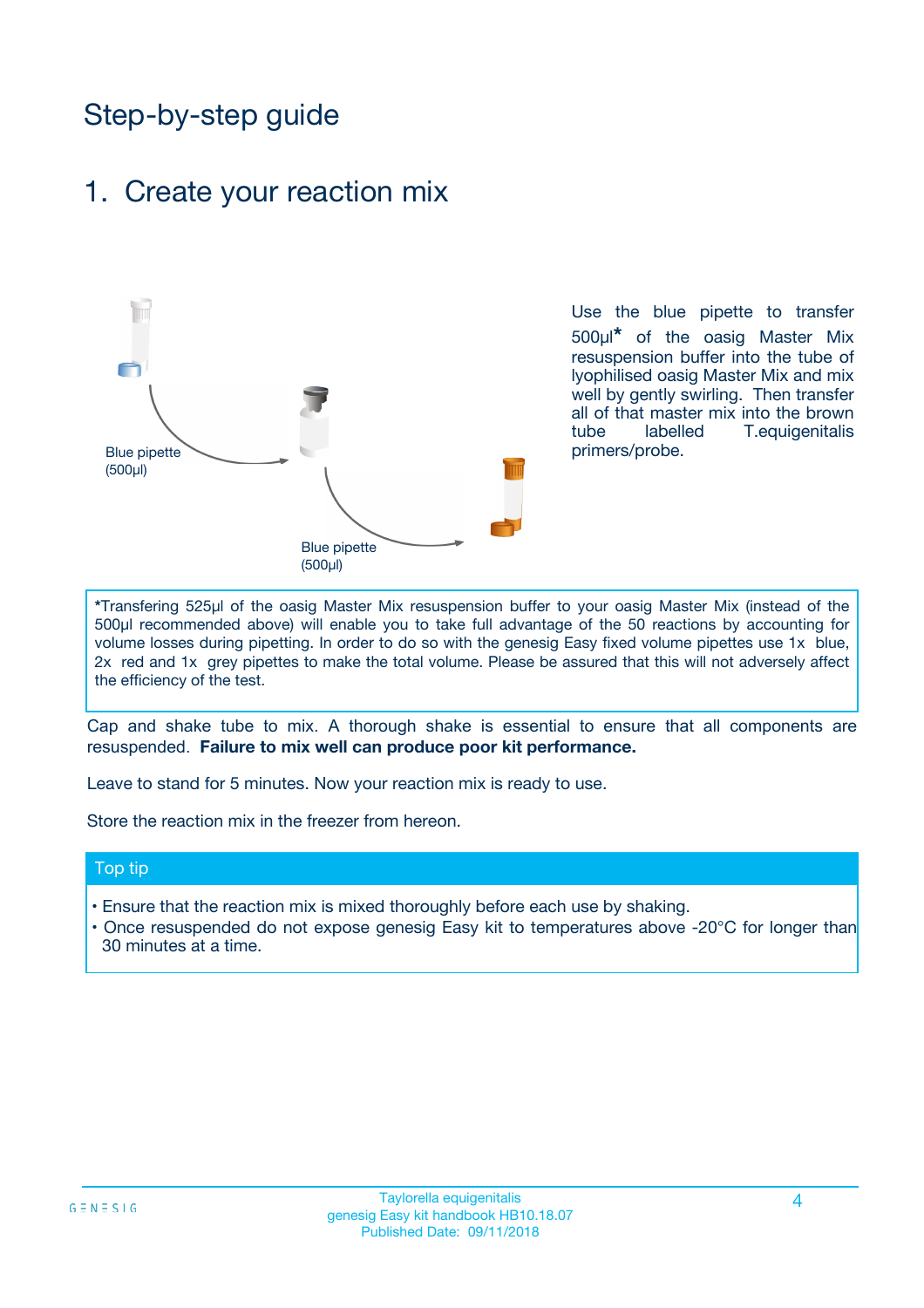## 2. Internal extraction control



Use the blue pipette to transfer 1000µl (2 x 500µl) of template preparation buffer into the Internal Extraction Control DNA tube. Cap and shake tube to mix.

Your kit contains Internal Extraction Control DNA. This is added to your biological sample at the beginning of the DNA extraction process. It is extracted along with the DNA from your target of interest. The q16 will detect the presence of this Internal Extraction Control DNA at the same time as your target. This is the ideal way to show that your DNA extraction process has been **successful.** 

#### **If you are using an alternative extraction kit:**

Use the red pipette to transfer 10µl of Internal Extraction Control DNA to your sample **after** the lysis buffer has been added then follow the rest of the extraction protocol.

#### **If you are using samples that have already been extracted:**

Use the grey pipette to transfer 5µl of Internal Extraction Control DNA to your extracted sample.

### 3. Add reaction mix to all reaction tubes



For every reaction to be run, use the red pipette to add 10µl of your T.equigenitalis reaction mix to every tube.

#### Top tip

- Always pipette the reaction mix directly into the bottom of the tube.
- You can label the tube lids to aid your reaction setup but avoid labelling tube sides.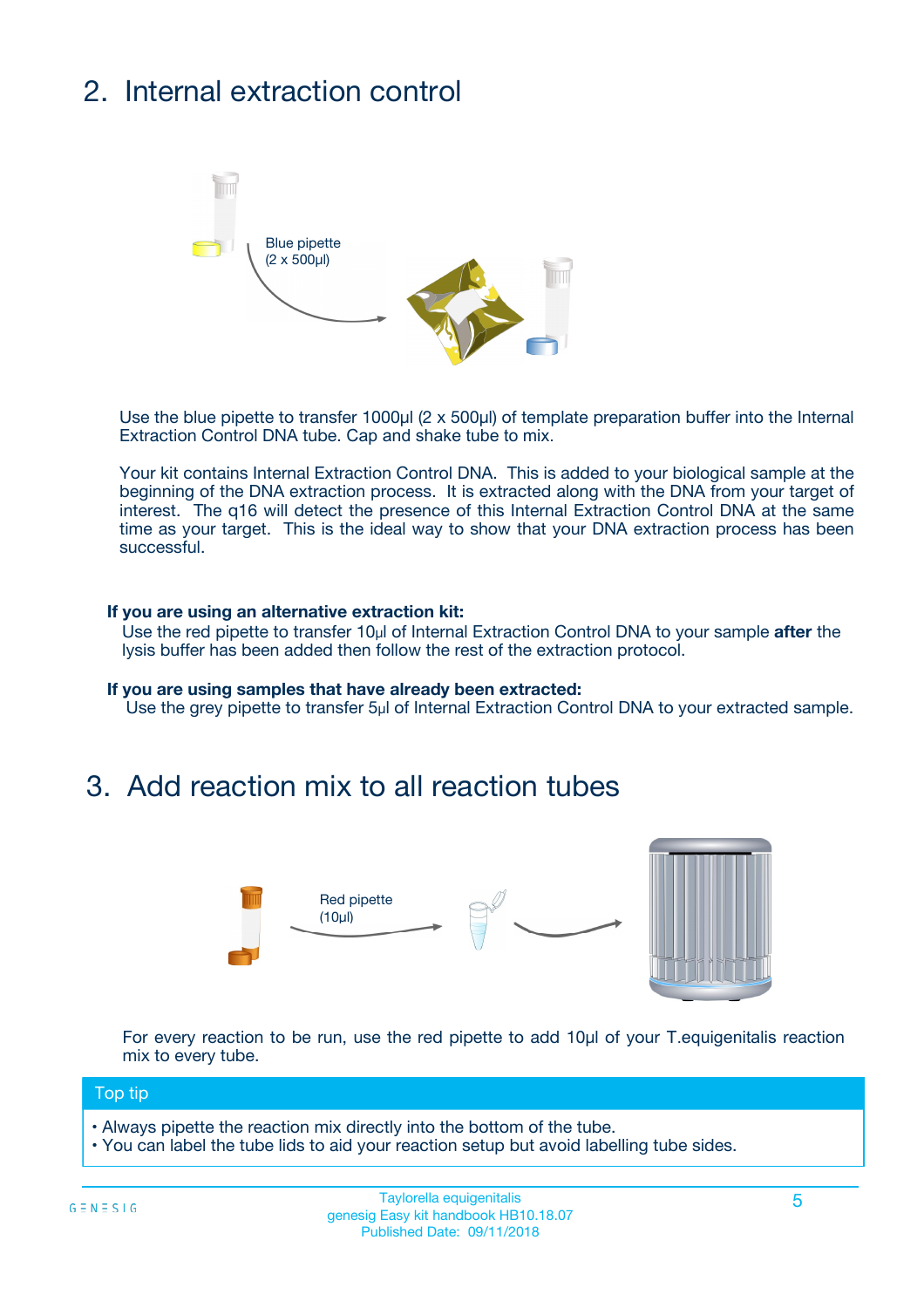### 4. Negative control



For each test you will require a negative control. Instead of DNA, water is used. This sample should typically prove negative thus proving that all of your positive samples really are positive.

To create a negative control reaction simply use the red pipette to add 10µl of the water to the required reaction tubes. Close these tubes after adding the water.

Because some genesig kit targets are common in the environment you may occasionally see a "late" signal in the negative control. The q16 software will take this into account accordingly.

#### Top tip

**•** Always add the water to the side of the tube to reduce the introduction of bubbles.

### 5. Set up a test



For each sample you wish to analyse, use the red pipette to add 10µl of your DNA sample to the required reaction tubes. Close these tubes after adding the sample. Always change pipette tips between samples.

#### Top tip

**•** Always add the DNA sample to the side of the tube to reduce the introduction of bubbles.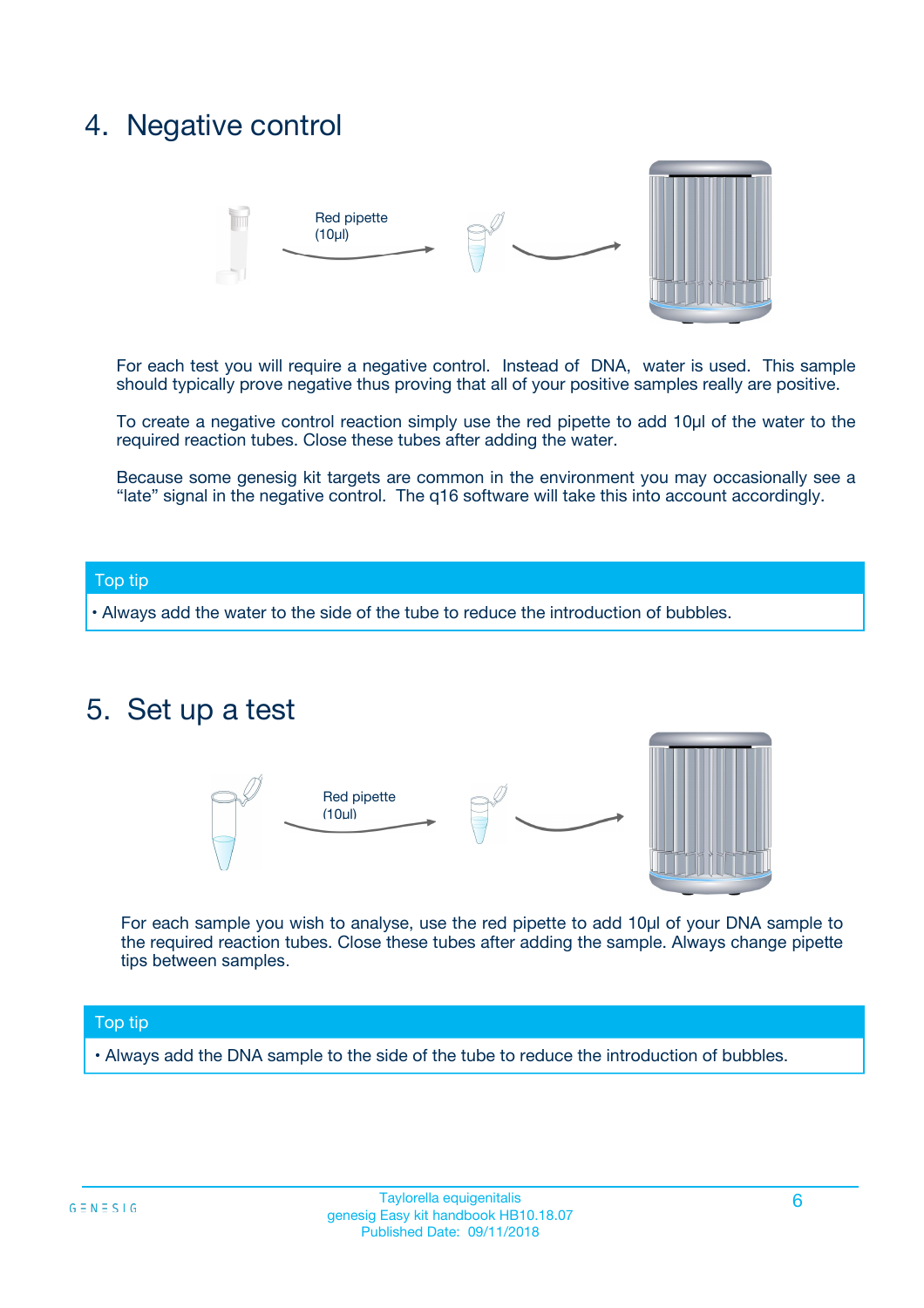### 6. Positive control



Use the blue pipette to transfer 1000µl (2 x 500µl) of template preparation buffer into the positive control template tube. Cap and shake tube to mix.

Each time you run a test you will require a positive control. This is a small portion of DNA from your target of interest. It serves two purposes:

1. It will always test positive so it shows that everything is working as it should be.

2. The q16 software knows how much DNA is present in the positive control. So it can automatically compare your sample of interest with the positive control to calculate the amount of target DNA in your sample.

To create a positive control reaction, simply use 10µl of the positive control instead of your DNA sample.



Take great care when setting up your positive control. The positive control template has the potential to give you a false positive signal in your other samples. Set positive controls up last after all other sample tubes are closed. Always change pipette tips between samples. You may even choose to set up positive controls in a separate room.

#### Top tip

**•** Always add the positive control to the side of the tube to reduce the introduction of bubbles.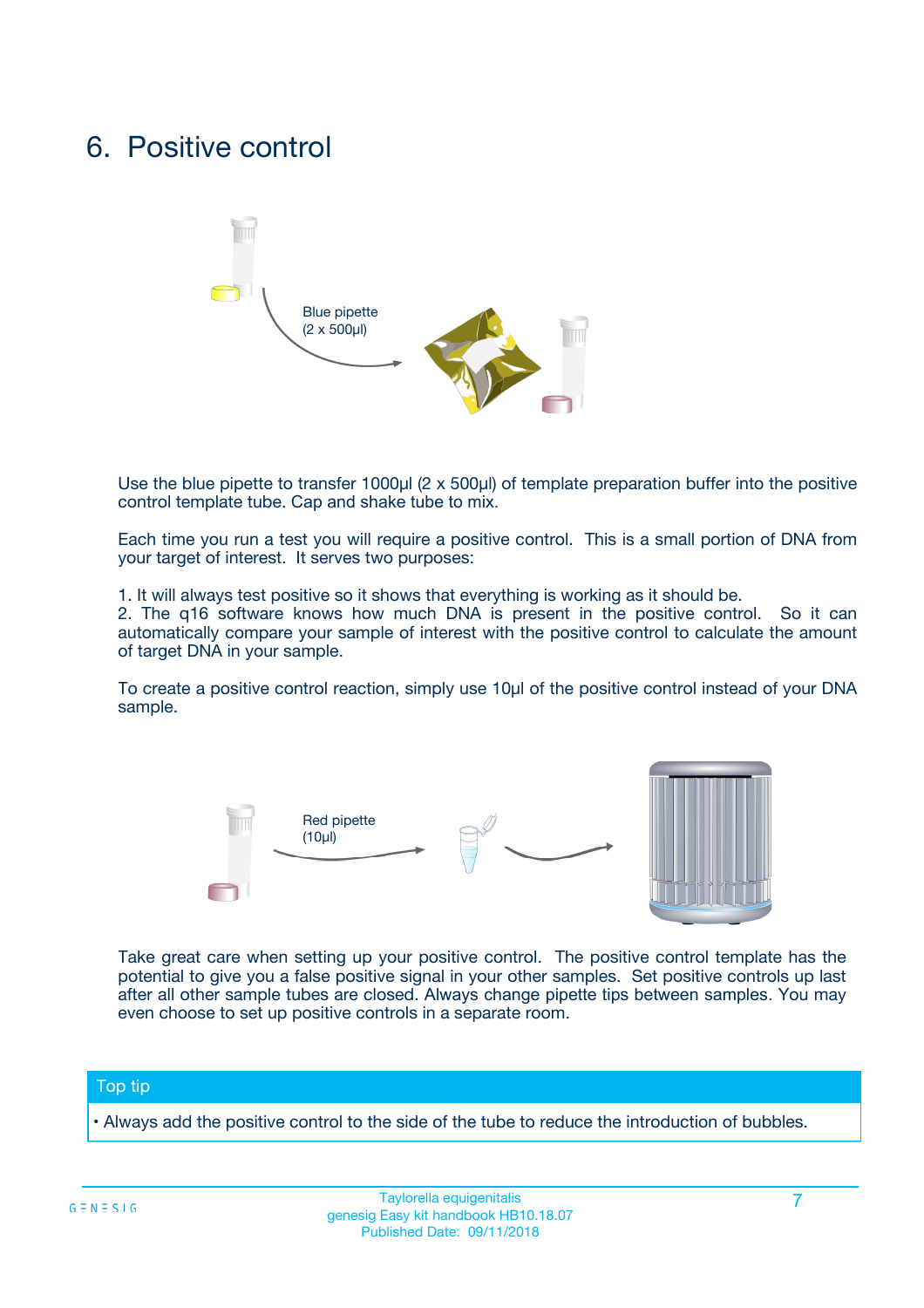## 7. Running the test

Place the tubes into the correct positions in your q16 as defined by the software, this may include positioning of empty tubes to ensure that the q16 lid is balanced. The run can then be started.

|                      | genesig q16 PCR software - 1.2                                               |                                |                              |                                          | $\begin{array}{c c c c} \hline \multicolumn{3}{c }{\textbf{0}} & \multicolumn{3}{c }{\textbf{0}} \end{array}$<br>$\Sigma\!3$ |
|----------------------|------------------------------------------------------------------------------|--------------------------------|------------------------------|------------------------------------------|------------------------------------------------------------------------------------------------------------------------------|
|                      | $\vert \cdot \vert$<br><b>Open Experiments:</b><br>Unsaved (New Experiment 2 | Open<br>Save<br>$\sqrt{9}$ New | Save As                      | <b>C</b> Close<br><b>X</b> Configuration | $G \equiv N \equiv S \mid G$                                                                                                 |
| <b>Stages:</b>       | Setup<br><b>Results</b>                                                      |                                |                              |                                          |                                                                                                                              |
| <b>Notes</b>         |                                                                              | <b>Samples</b>                 |                              | <b>Tests</b>                             |                                                                                                                              |
|                      | <b>Name and Details</b>                                                      | Color<br>Name                  | Note                         | Color<br>Name                            | Note                                                                                                                         |
|                      | New Experiment 2017-10-26 11:06                                              | Sample 1                       | ÷                            | Test 1                                   | ÷                                                                                                                            |
|                      | Kit type: genesig® Easy Target Detection kit                                 | Sample 2                       |                              |                                          |                                                                                                                              |
|                      | Instrument Id.:                                                              | Sample 3                       | $\qquad \qquad \blacksquare$ |                                          | $\qquad \qquad \blacksquare$                                                                                                 |
|                      | <b>Run Completion Time:</b>                                                  | Sample 4                       |                              |                                          |                                                                                                                              |
| <b>Notes</b>         | <b>A</b><br>v                                                                | Sample 5                       | $\triangle$<br>$\oplus$      |                                          | 4<br>₩                                                                                                                       |
| <b>Well Contents</b> |                                                                              |                                |                              | Run                                      |                                                                                                                              |
| Pos.                 | Test                                                                         | Sample                         |                              | <b>Run Status</b>                        |                                                                                                                              |
| $\overline{1}$       | Test 1                                                                       | <b>Negative Control</b>        | $\blacktriangle$             |                                          |                                                                                                                              |
| $\overline{2}$       | Test 1                                                                       | <b>Positive Control</b>        |                              |                                          |                                                                                                                              |
| 3                    | Test 1                                                                       | Sample 1                       |                              | Show full log                            |                                                                                                                              |
| $\overline{4}$       | Test 1                                                                       | Sample 2                       |                              |                                          |                                                                                                                              |
| 5                    | Test 1                                                                       | Sample 3                       |                              | <b>Run Control</b>                       |                                                                                                                              |
| 6                    | Test 1                                                                       | Sample 4                       |                              |                                          |                                                                                                                              |
| $\overline{7}$       | Test 1                                                                       | Sample 5                       |                              |                                          |                                                                                                                              |
| -8                   |                                                                              |                                |                              | Abort Run                                | $\triangleright$ Start Run                                                                                                   |
|                      | <b>JOB FURTY TURE TO BULLMAR LIB</b>                                         |                                | $\overline{\mathbf{v}}$      |                                          |                                                                                                                              |

#### Top tip

- Before loading tubes into the q16, check for bubbles! Flick the bottom of the tubes to remove any bubbles that may have formed during the test setup.
- Apply centrifugal force with a sharp wrist action to ensure all solution is at the bottom of the reaction tube.
- When repeating a test you can use a previous file as a template by clicking 'open' then selecting File name > Files of Type > Experiment file as template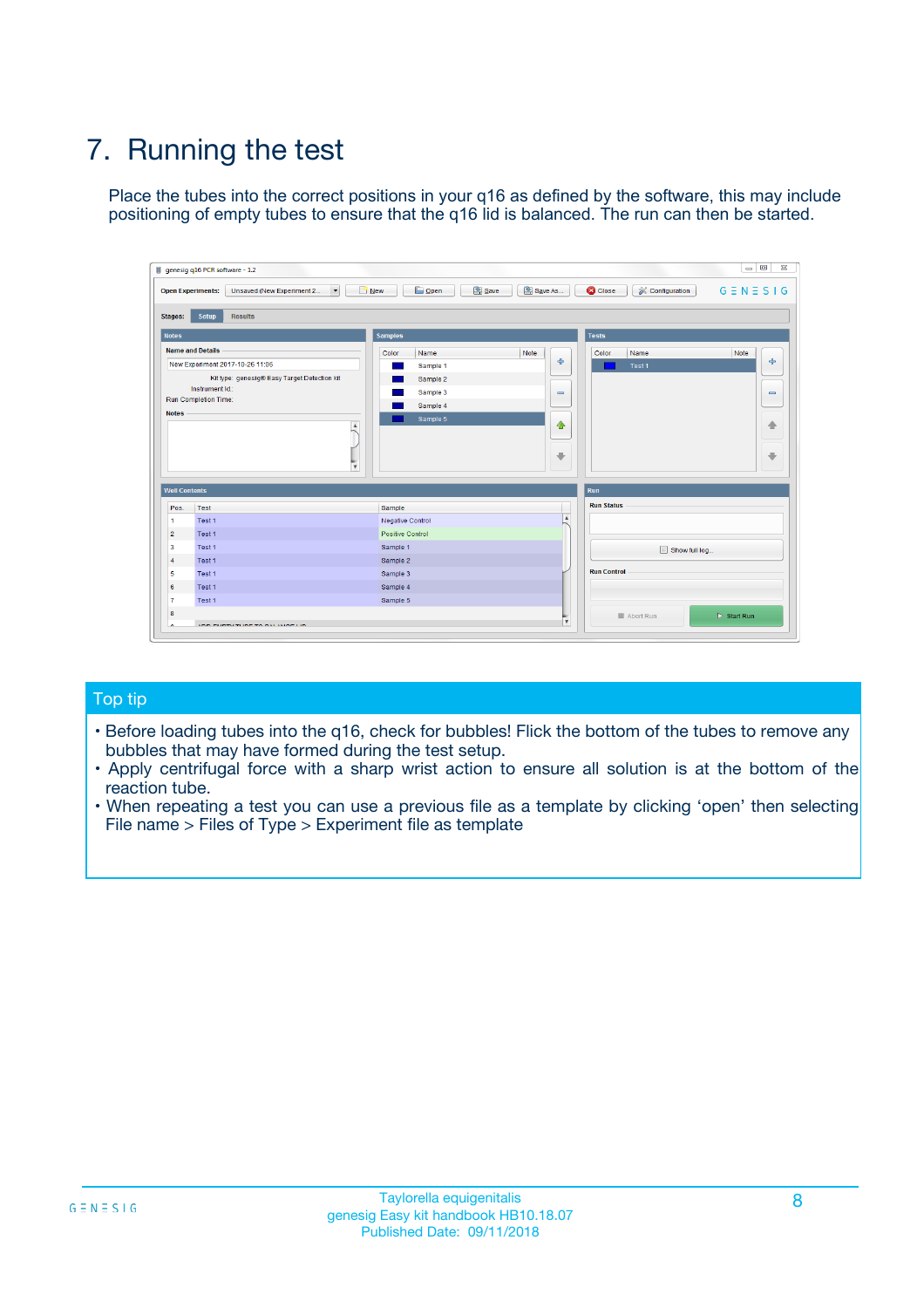### What do my results mean?

Analysis of your data is carried out automatically by the genesig q16. The following information is designed to help you fully understand a result or to troubleshoot:

### "Positive"

#### **Explanation**

Your sample has produced a positive result. Your target of interest is present and you can use the reported quantity.

"Negative"

#### **Explanation**

Your sample has produced a negative result. The target is not present in your sample.

### "Test contaminated"

#### **Explanation**

The Negative Control should be completely free of any DNA. If you see this error message it means that at some point during the setup, the Negative Control has been contaminated with DNA and has given a positive signal. This contamination has invalidated the test. The Positive Control and your test samples are both possible sources of contaminating DNA. The genesig q16 reaction tubes from previous runs will also contain very high amounts of DNA so it is important that these are carefully disposed of after the run is completed and NEVER OPENED. It may be the case that your kits have become contaminated which will lead to the same problem occurring repeatedly.

#### **Solutions**

1. Clean your working area using a commercial DNA remover solution to ensure the area is DNA free at the start of your run and re-run the test

2. If the problem persists then the kit has become contaminated and it will have to be discarded and replaced with a new kit. When you open the new kit, run a simple test to show that changing the kit has solved the problem. Prepare a test which includes only the Positive Control, the Negative Control and one 'mock sample'. For the 'mock sample' add water instead of any sample DNA. The result for the Negative Control and the mock sample should be negative indicating that contamination is no longer present.

#### **Preventive action**

An ideal lab set-up has a 'Clean area' where the test reagents are prepared and a 'sample area' where DNA samples and the Positive Control template are handled. The best workflow involves setting up all the test components (excluding the positive control template) in the clean area and then moving the tests to the sample area for sample and Positive Control addition. If this method is followed then the kit components are always kept away from possible sources of contamination. For extra security the Negative Control can be completely prepared and sealed in the clean area. All work areas should be decontaminated regularly with DNA remover.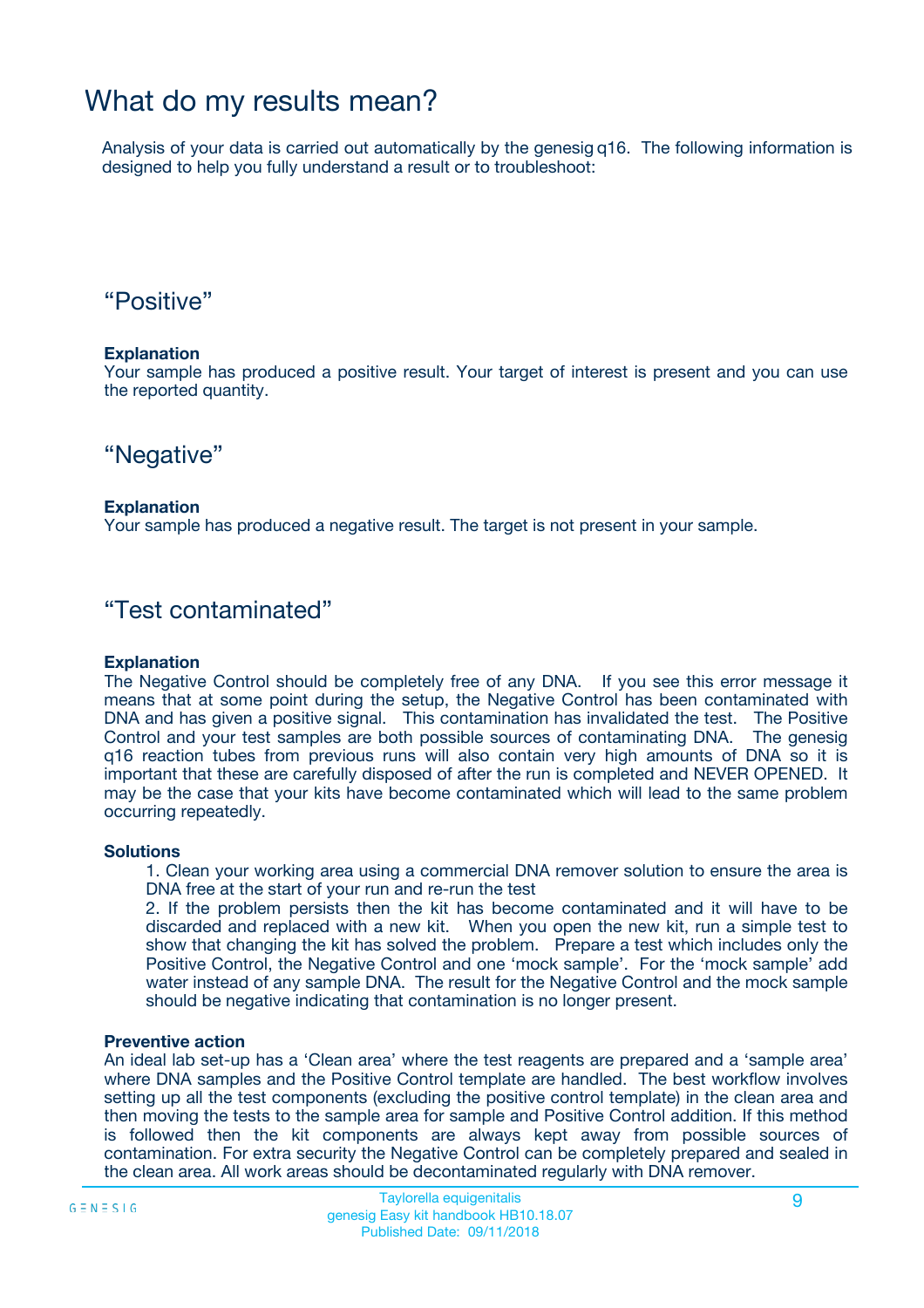### "Sample preparation failed"

#### **Explanation**

The test has failed because the quality of the sample was not high enough. The Internal Extraction Control component identifies whether the sample has been prepared correctly and is of suitable quality. This error message means that this quality control test has failed and the sample quality is not high enough for analysis.

#### **Solutions**

1. Check the sample preparation protocol for any user errors then repeat.

2. Poor quality samples can result from overloading the sample preparation protocol with too much starting material. Try reducing the amount of starting material then repeat.

3. Failing to add the Internal extraction Control DNA to your sample during the sample preparation protocol can also lead to a reported result of "sample preparation failed". Ensure that this step has not been overlooked or forgotten. If your samples are derived from an archive store or from a process separate from your genesig Easy extraction kit; you must add 5µl of Internal Extraction Control DNA into each 0.5ml of your sample to make it suitable for use on the q16.

### "Positive result, poor quality sample"

#### **Explanation**

The test is positive so if you are only interested in obtaining a 'present or absent' answer for your sample then your result is reliable. However, the test contains an Internal Extraction Control component that identifies if the sample is of high quality. This quality control test has failed and the sample is not therefore of high enough quality to accurately calculate the exact copy number of DNA present. If you require quantitative information for your sample then proceed with the solutions below.

#### **Solution**

For appropriate solutions, read the "Sample preparation failed" section of this handbook.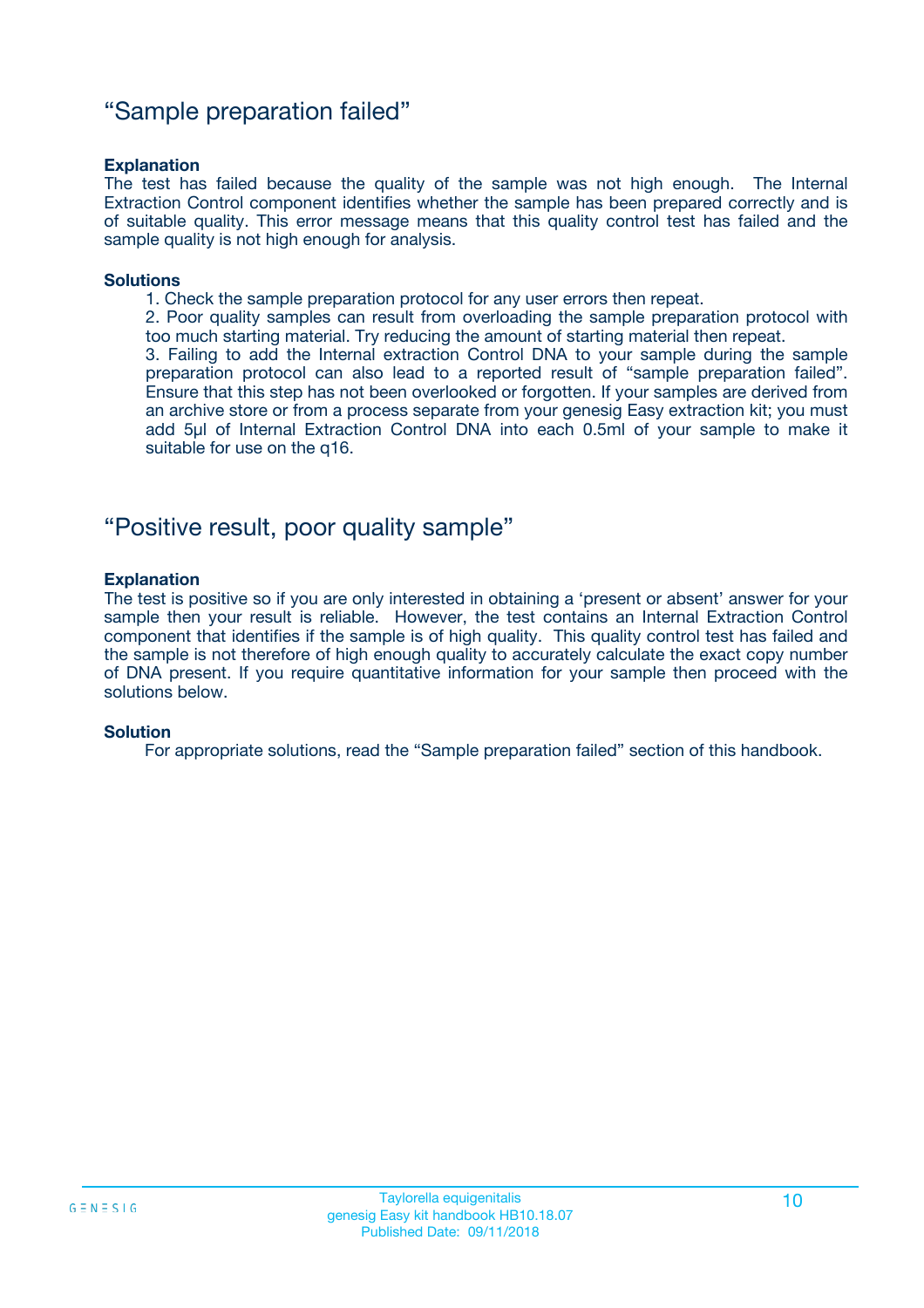### "Test failed"

#### **Explanation**

The test has failed because the Positive Control has not worked. The Positive Control is present to show that all aspects of the test are working correctly together. When this control test fails, the test as a whole is invalidated. This finding indicates that a problem has occurred in the reaction set-up part of the experiment and has nothing to do with sample preparation.

#### **Solutions**

- 1. Check the entire workflow and test set-up to look for any user errors, then repeat the test e.g. have the right colour pipettes and solutions been used with the correct tubes?
- 2. Ensure the positive and negative controls are inserted into the correct wells of your q16.

3. A component of the test may have 'gone off' due to handing errors, incorrect storage or exceeding the shelf life. When you open a new kit, run a simple test to show that changing the kit has solved the problem. Prepare a test which includes only the Positive Control, the Negative Control and one 'mock sample'. For the 'mock sample' add internal control template instead of any sample DNA. If the Positive Control works, the mock sample will now be called as a negative result.

### "Test failed and is contaminated"

#### **Explanation**

The Positive Control is indicating test failure, and the Negative Control is indicating test contamination. Please read the "Test Failed" and "Test contamination" sections of this technical support handbook for a further explanation.

#### **Solution**

For appropriate solutions, read both the "Test failed" and "Test contaminated" sections of this handbook.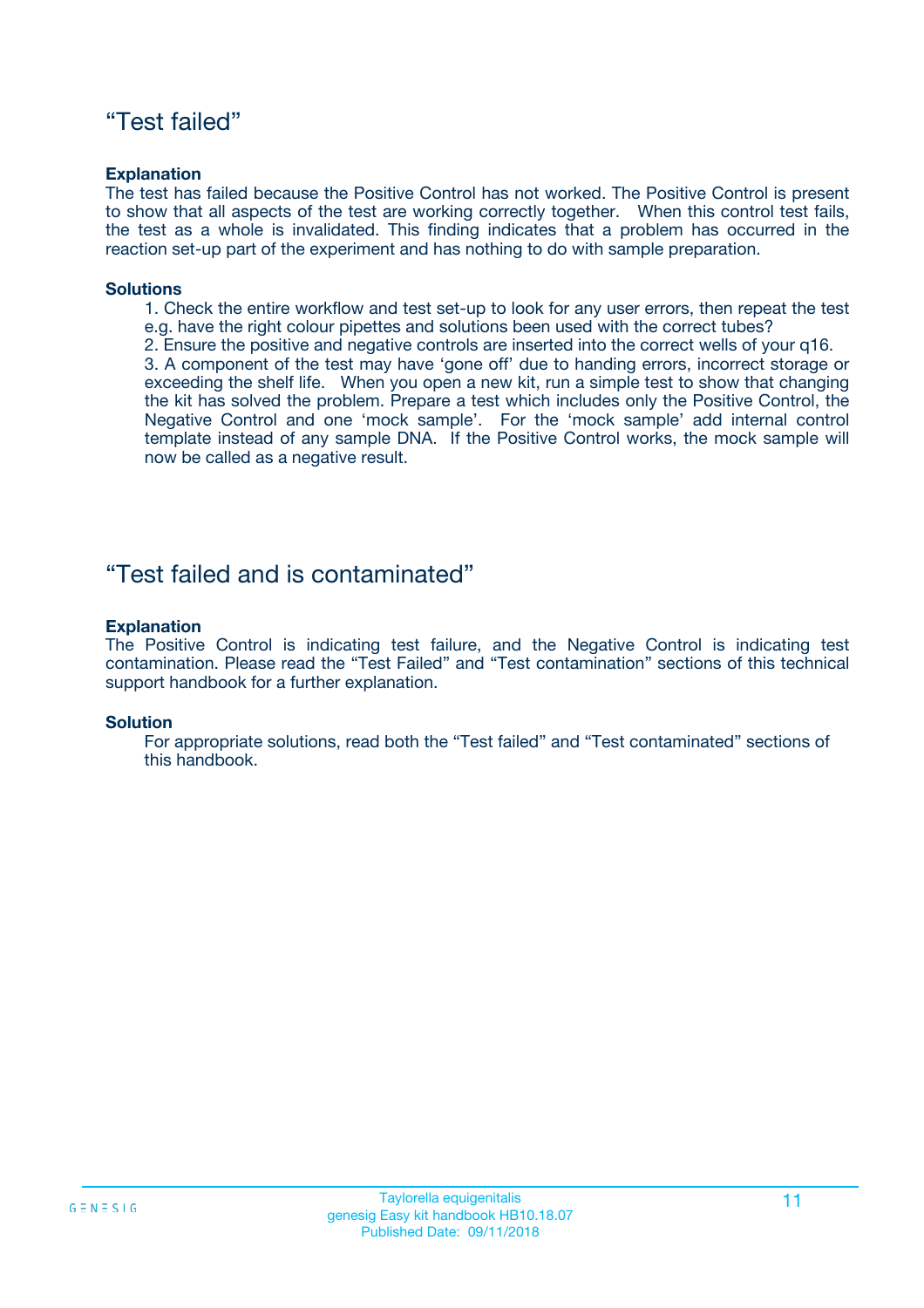## Taylorella equigenitalis

Taylorella equigenitalis is a Gram-negative bacterium of the genus Taylorella, and the causative agent of Contagious Equine Metritis (CEM) in horses.

T. equigenitalis was first described in the United Kingdom in 1977, after which it was diagnosed in a number of countries world-wide. Infected stallions are asymptomatic and act as the principal source of infection as they mate with numerous mares and the carrier status may persist for many months or even years.

The approximate size of t.equigenitalis' genome is 1,695,860 bp long (for the MCE9 strain), with an overall G+C content of 37.42%. There are ~1,556 protein-coding genes, with an average length of 1,007 bp. There are 38 tRNA genes for all amino acids and three copies of the 16S-23S -5S rRNA operon, three putative transposase genes, and four putative phage-related genes.

The disease caused by T. equigenitalis, Contagious Equine Metritis is an inflammatory disease of the reproductive tract of the mare which usually results in temporary infertility. It is a nonsystemic infection, the effects of which are restricted to the reproductive tract of the mare. When present in the mare, clinical signs include endometritis, cervicitis and vaginitis of variable severity and vaginal discharge.

Direct venereal contact during natural mating presents the highest risk for the transmission of T. equigenitalis from a contaminated stallion or an infected mare. Many primary cases of infection with T. equigenitalis in the mare are subclinical, and a frequent indicator of infection is a mare returning in oestrus prematurely after being bred to a putative

carrier stallion. Carrier mares and stallions act as reservoirs of T. equigenitalis, but stallions, because they mate with numerous mares, play a much more important role in dissemination of the bacterium. The

urogenital membranes of stallions become contaminated at coitus, leading to a carrier state that may persist for many months or years. Failure to observe appropriate hygienic measures when breeding mares and stallions may also spread the organism.

Other sites of the horse's body are not known to harbour T. equigenitalis.

Taylorella equigenitalis is not known to infect humans.

Diagnosis of CEM is achieved by PCR or culturing the organism from samples of animals with suspected infection. Real-Time PCR provides the most rapid and reliable method of detecting the causative agent of CEM.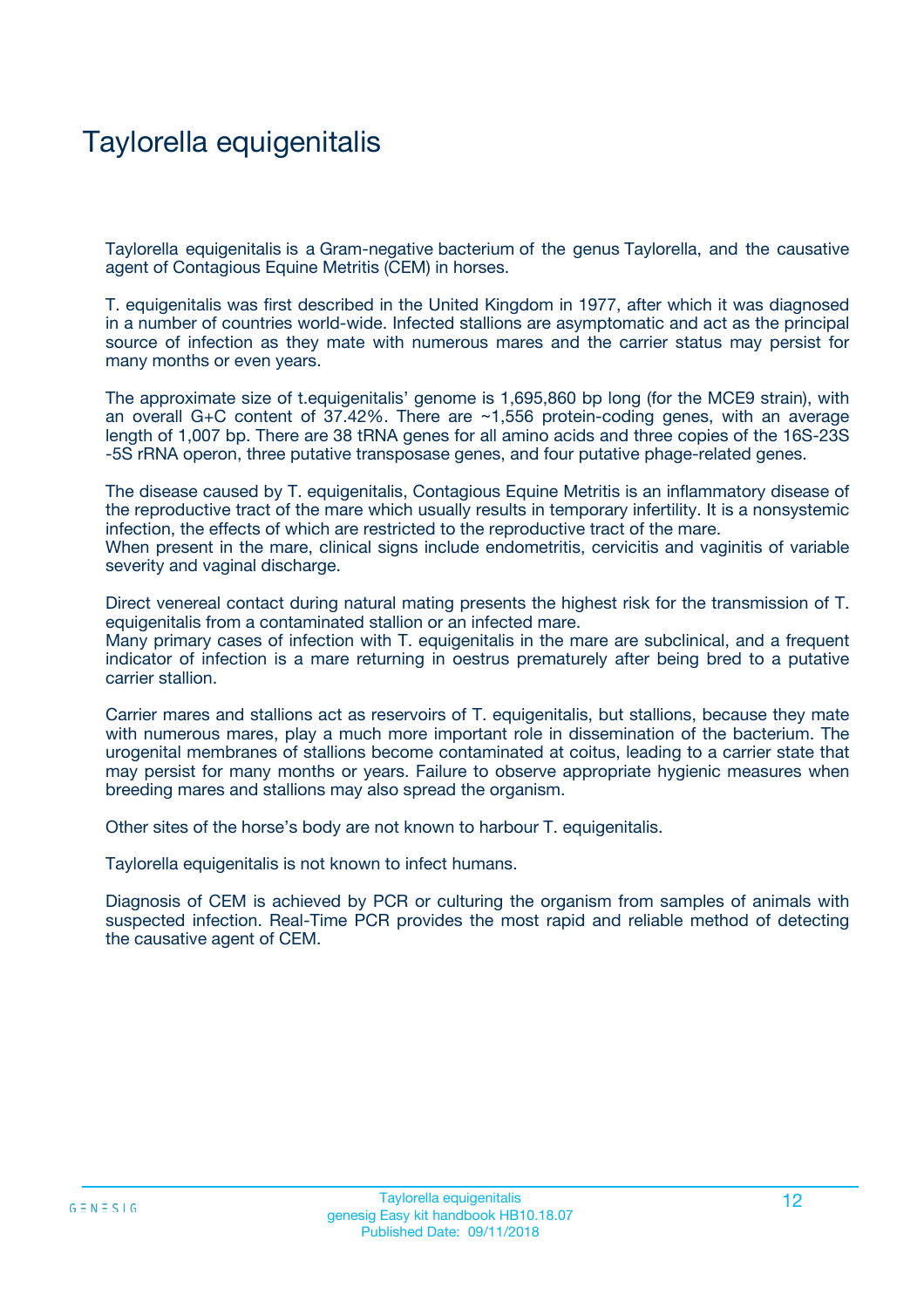## **Specificity**

The Primerdesign genesig Kit for Taylorella equigenitalis (T.equigenitalis) genomes is designed for the in vitro quantification of T.equigenitalis genomes. The kit is designed to have a broad detection profile. Specifically, the primers represent 100% homology with over 95% of the NCBI database reference sequences available at the time of design.

The dynamics of genetic variation means that new sequence information may become available after the initial design. Primerdesign periodically reviews the detection profiles of our kits and when required releases new versions.

If you require further information, or have a specific question about the detection profile of this kit then please send an e.mail to enquiry@primerdesign.co.uk and our bioinformatics team will answer your question.